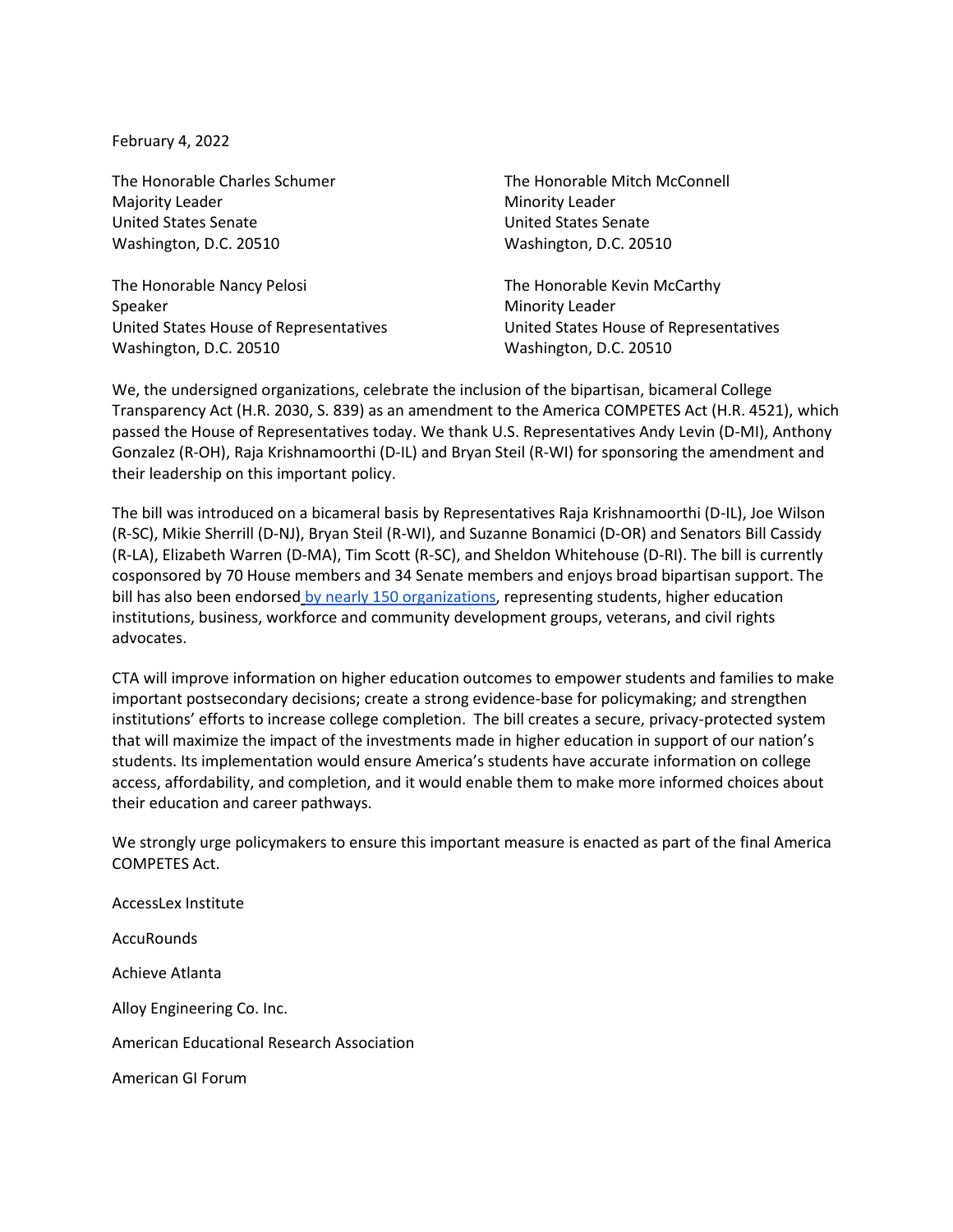Association for Career and Technical Education Association of Public and Land-grant Universities Campaign to Protect Student Veterans Cerebly, Inc. College Now Greater Cleveland Complete College America Data Quality Campaign Institute for Higher Education Policy Jobs for the Future (JFF) MCEC - Military Child Education Coalition National Association of Student Financial Aid Administrators (NASFAA) National College Attainment Network National Military Family Association National Skills Coalition New America Nexus Research and Policy center NY Association of Training and Employment Professionals Postsecondary Analytics Scholarship America Software & Information Industry Association South Asian Fund For Education Scholarship and Training Inc ( SAFEST) Student Veterans of America Swords to Plowshares The Education Trust The Institute for College Access & Success (TICAS) Third Way Tragedy Assistance Program for Survivors U.S. Chamber of Commerce Veterans Education Success